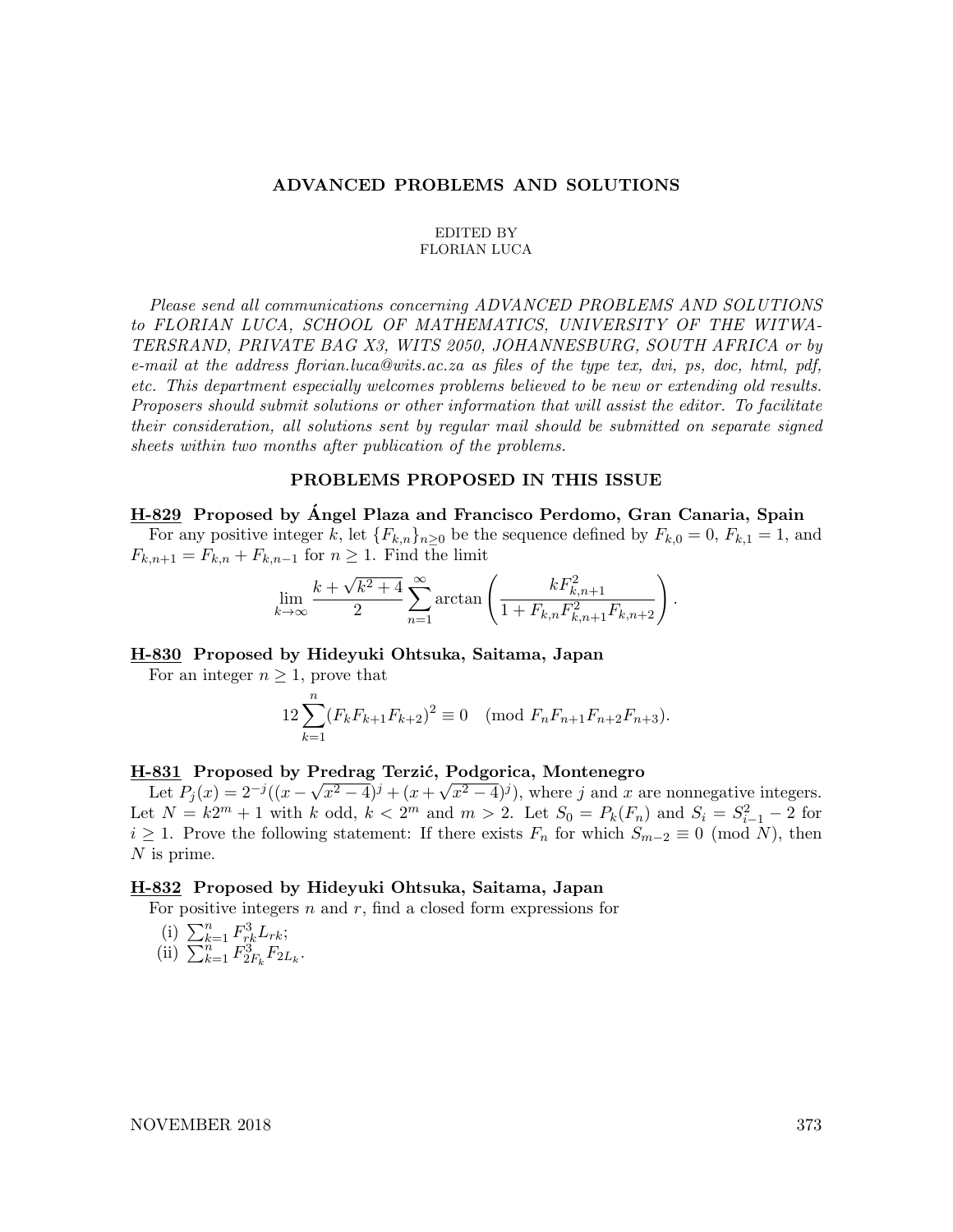### SOLUTIONS

#### Diophantine equations with powers of the golden section

# H-796 Proposed by Hideyuki Ohtsuka, Saitama, Japan, and Florian Luca, Johannesburg, South Africa (Vol. 54, No. 3, August 2016)

Find all solutions  $(x, y)$  in positive integers of the equation

$$
\tan^{-1} \alpha^x - \tan^{-1} \alpha^y = \tan^{-1} x - \tan^{-1} y,
$$

where  $\alpha$  is the golden section.

#### Solution by the proposers

We show that  $(x, y) = (7, 5)$  is the only solution. Applying tangent in both sides of the equation, the left side of it becomes

$$
\tan\left(\tan^{-1}\alpha^x - \tan^{-1}\alpha^y\right) = \frac{\alpha^x - \alpha^y}{1 + \alpha^{x+y}},\tag{1}
$$

whereas the right side of it becomes

$$
\tan\left(\tan^{-1}x - \tan^{-1}y\right) = \frac{x-y}{1+xy}.\tag{2}
$$

Since  $(2)$  is rational,  $(1)$  should be invariant by the action of the only nontrivial Galois automorphism of  $\mathbb{K} = \mathbb{Q}(\sqrt{5})$ , which sends  $\alpha$  to  $\beta = -\alpha^{-1}$ . Applying this to (1), we get that (1) is

$$
\frac{\beta^x - \beta^y}{1 + \beta^{x+y}} = \frac{(-1)^x \alpha^{-x} - (-1)^y \alpha^{-y}}{1 + (-1)^{x+y} \alpha^{-x-y}} = \frac{(-1)^x \alpha^y - (-1)^y \alpha^x}{\alpha^{x+y} + (-1)^{x+y}}.
$$
\n(3)

Assume first that  $x + y$  is odd. Then,  $(-1)^x = (-1)^{y+1}$  and from (1) and (3), we get

$$
\frac{\alpha^x - \alpha^y}{\alpha^{x+y} + 1} = (-1)^x \frac{\alpha^y + \alpha^x}{\alpha^{x+y} - 1}.
$$

Since  $x > y$ , the left side above is positive. Thus, x is even and we get

$$
\frac{\alpha^x - \alpha^y}{\alpha^{x+y} + 1} = \frac{\alpha^x + \alpha^y}{\alpha^{x+y} - 1}
$$
 or, equivalently 
$$
\frac{\alpha^{x+y} - 1}{\alpha^{x+y} + 1} = \frac{\alpha^x + \alpha^y}{\alpha^x - \alpha^y},
$$

which is false since in the last equality of fractions, the left side is  $\lt 1$  whereas the right side is > 1. So,  $x + y$  is even, therefore  $(-1)^x = (-1)^y$ . So, we get from (1) and (3) that

$$
\frac{\alpha^x - \alpha^y}{\alpha^{x+y} + 1} = (-1)^{x+1} \frac{\alpha^x - \alpha^y}{\alpha^{x+y} + 1},
$$

so  $x + 1$  is even. Hence, x is odd and y is odd. Now, the given equation is

$$
\frac{x-y}{1+xy} = \frac{\alpha^x - \alpha^y}{\alpha^{x+y} + 1} = \frac{\alpha^{(x-y)/2} - \alpha^{(y-x)/2}}{\alpha^{(x+y)/2} + \alpha^{-(x+y)/2}} = \begin{cases} \frac{L_{(x-y)/2}}{L_{(x+y)/2}} & \text{if } x+y \equiv 0 \pmod{4};\\ \frac{F_{(x-y)/2}}{F_{(x+y)/2}} & \text{if } x+y \equiv 2 \pmod{4}. \end{cases}
$$

Recall that  $gcd(F_a, F_b) = F_d$ , where  $d = gcd(a, b)$ . Further,  $gcd(L_a, L_b)$  equals  $L_d$  if and only if  $a/d$  and  $b/d$  are both odd. In the contrary case,  $gcd(L_a, L_b) \in \{1, 2\}$ . So, if  $x+y \equiv 0 \pmod{4}$ , then  $(x-y)/2$  is odd and  $(x+y)/2$  is even, therefore  $gcd(L_{(x-y)/2}, L_{(x+y)/2}) \in \{1,2\}$ . Thus, the denominator of the reduced fraction  $L_{(x-y)/2}/L_{(x+y)/2}$  is at least  $L_{(x+y)/2}/2$ . In case  $x+y\equiv 2$ (mod 4), we have that  $(x-y)/2$  is even and  $(x+y)/2$  is odd, therefore  $gcd(F_{(x-y)/2}, F_{(x+y)/2}) \le$  $F_{(x-y)/4}$ , so the denominator of the reduced fraction  $F_{(x-y)/2}/F_{(x+y)/2}$  is at least  $F_{(x+y)/2}/F_{(x-y)/4}$ .

374 VOLUME 56, NUMBER 4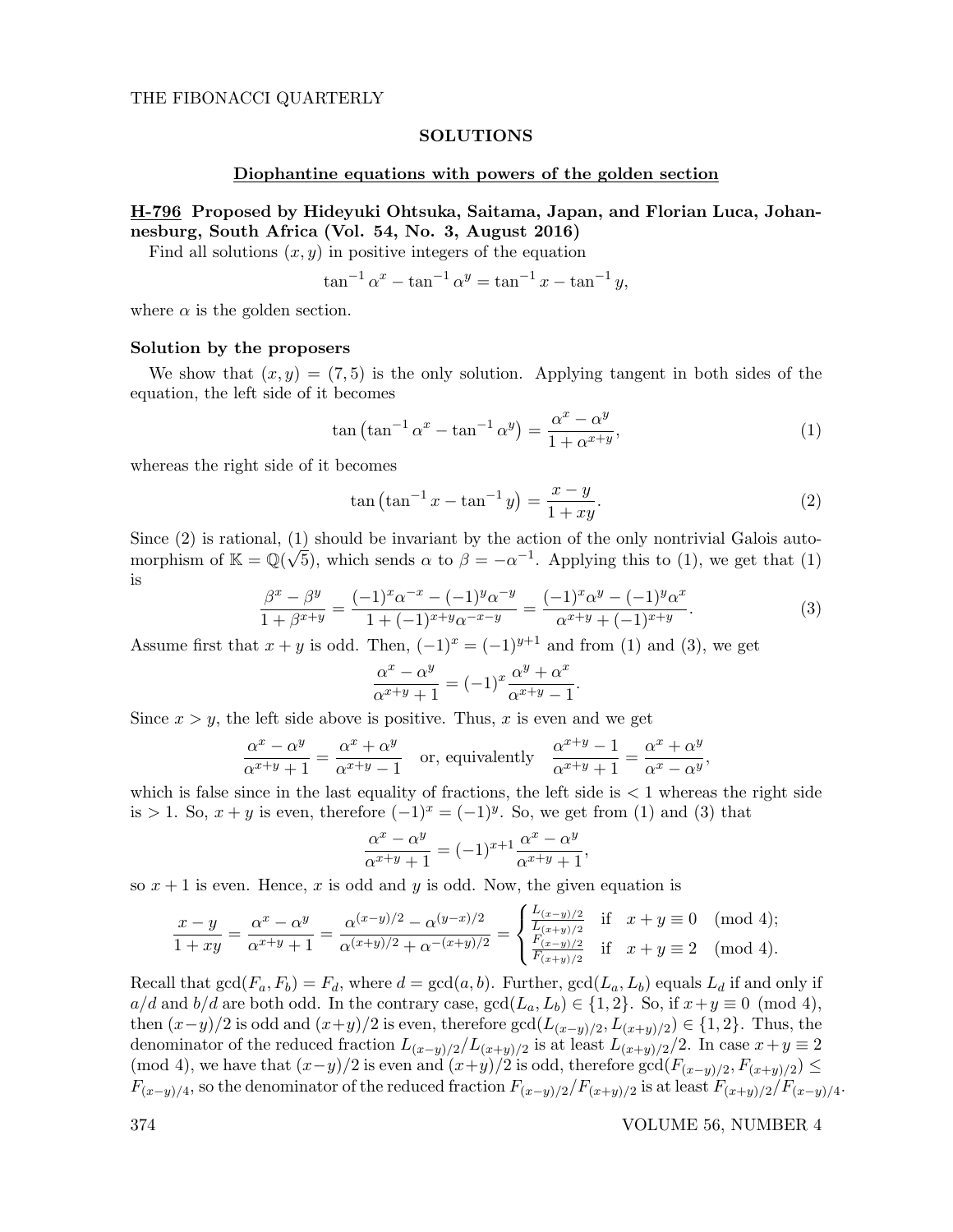.

Next, we recall that

$$
\alpha^{n-2} \le F_n \le \alpha^{n-1} \quad \text{and} \quad \alpha^{n-1} \le L_n \le \alpha^{n+1}
$$

hold for all  $n \ge 1$ . Thus, in case  $x + y \equiv 0 \pmod{4}$ , the denominator of  $L_{(x-y)/2}/L_{(x+y)/2}$  is at least as large as

$$
\frac{L_{(x+y)/2}}{2} \ge \frac{\alpha^{(x+y)/2 - 1}}{2} > \alpha^{x/2 - 3},
$$

whereas in case  $x + y \equiv 2 \pmod{4}$ , the denominator of  $F_{(x-y)/2}/F_{(x+y)/2}$  is at least as large as

$$
\alpha^{(x+y)/2-2-((x-y)/4-1)}=\alpha^{x/4+3y/4-1}>\alpha^{x/4-1}
$$

At any rate, this denominator is also the denominator of  $(x - y)/(1 + xy)$  and is therefore  $\leq 1 + xy < x^2$ . We thus get that

$$
x^2 > \min\left\{\alpha^{x/2-3}, \alpha^{x/4-1}\right\},\,
$$

which leads to  $x \le 75$ . So, all solutions have  $1 \le y \le x \le 75$  and we finish with a computer search.

For other equations with the inverse tangent of powers of the golden section, see [1].

[1] F. Luca and P. Stănică, On Machin's formula with powers of the golden section, Int. J. Number Theory, 5 (2009), 973–979.

#### Partially solved by Dmitry Fleischman.

### An identity with Fibonomial coefficients

# H-797 Proposed by Hideyuki Ohtsuka, Saitama, Japan (Vol. 54, No. 4, November 2016)

Let  $\binom{n}{k}$  ${k \choose k}_F$  denote the Fibonomial coefficient. For positive integers a, b, c, and  $d = a+b+c-1$ , prove that

$$
\sum_{k=0}^{a} F_{2k} {2a \choose a+k}_F {2b \choose b+k}_F {2c \choose c+k}_F {2d \choose d+k}_F^{-1} = \frac{F_a F_b F_c F_{d+1}}{F_{a+b} F_{b+c} F_{c+a}} {2a \choose a}_F {2b \choose b}_F {2c \choose c}_F {2d \choose d}_F^{-1}.
$$

#### Solution by the proposer

Let

$$
\Delta(k) = \begin{pmatrix} 2a - 1 \\ a + k - 1 \end{pmatrix} F \begin{pmatrix} 2b - 1 \\ b + k - 1 \end{pmatrix} F \begin{pmatrix} 2c - 1 \\ c + k - 1 \end{pmatrix} F \begin{pmatrix} 2d + 1 \\ d + k \end{pmatrix}^{-1} - \begin{pmatrix} 2a - 1 \\ a + k \end{pmatrix} F \begin{pmatrix} 2b - 1 \\ b + k \end{pmatrix} F \begin{pmatrix} 2c - 1 \\ c + k \end{pmatrix} F \begin{pmatrix} 2d + 1 \\ d + k + 1 \end{pmatrix}^{-1} F.
$$

In [1], Melham showed that

$$
F_{k+a+b+c}F_{k-a}F_{k-b}F_{k-c} - F_{k-a-b-c}F_{k+a}F_{k+b}F_{k+c} = (-1)^{k+a+b+c}F_{a+b}F_{b+c}F_{c+a}F_{2k}.
$$

That is,

$$
F_{a+k}F_{b+k}F_{c+k}F_{d+1-k} - F_{a-k}F_{b-k}F_{c-k}F_{d+1+k} = F_{a+b}F_{b+c}F_{c+a}F_{2k}.\tag{4}
$$

NOVEMBER 2018 375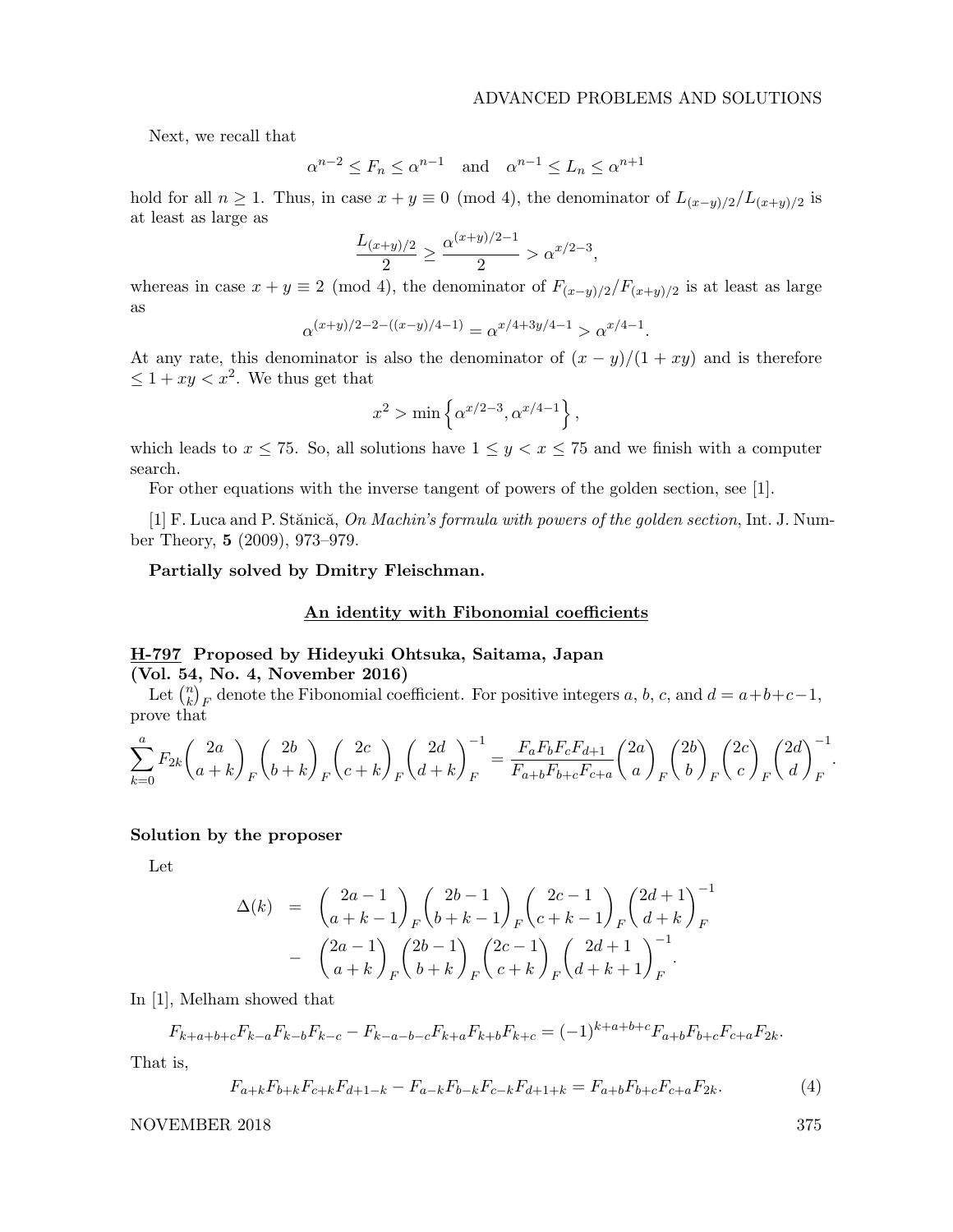# THE FIBONACCI QUARTERLY

We have

$$
\Delta(k) = \frac{F_{a+k}}{F_{2a}} \left(\frac{2a}{a+k}\right)_{F} \frac{F_{b+k}}{F_{2b}} \left(\frac{2b}{b+k}\right)_{F} \frac{F_{c+k}}{F_{2c}} \left(\frac{2c}{c+k}\right)_{F} \frac{F_{d-k+1}}{F_{2d+1}} \left(\frac{2d}{d+k}\right)_{F}^{-1}
$$

$$
- \frac{F_{a-k}}{F_{2a}} \left(\frac{2a}{a+k}\right)_{F} \frac{F_{b-k}}{F_{2b}} \left(\frac{2b}{b+k}\right)_{F} \frac{F_{c-k}}{F_{2c}} \left(\frac{2c}{c+k}\right)_{F} \frac{F_{d+k+1}}{F_{2d+1}} \left(\frac{2d}{d+k}\right)_{F}^{-1}
$$

$$
= \frac{F_{a+b}F_{b+c}F_{c+a}F_{2k}}{F_{2a}F_{2b}F_{2c}F_{2d+1}} \left(\frac{2a}{a+k}\right)_{F} \left(\frac{2b}{b+k}\right)_{F} \left(\frac{2c}{c+k}\right)_{F} \left(\frac{2d}{d+k}\right)_{F}^{-1}
$$

by (4). Therefore, we have

$$
\sum_{k=0}^{a} F_{2k} {2a \choose a+k} _F {2b \choose b+k} _F {2c \choose c+k} _F {2d \choose d+k} _F^{-1} = \frac{F_{2a}F_{2b}F_{2c}F_{2d+1}}{F_{a+b}F_{b+c}F_{c+a}} \sum_{k=0}^{a} \Delta(k)
$$
\n
$$
= \frac{F_{2a}F_{2b}F_{2c}F_{2d+1}}{F_{a+b}F_{b+c}F_{c+a}} \left( {2a-1 \choose a-1} _F {2b-1 \choose b-1} _F {2c-1 \choose c-1} _F {2d+1 \choose d} _F^{-1} \right)
$$
\n
$$
- \left( {2a-1 \choose 2a} _F {2b-1 \choose b+a} _F {2c-1 \choose c+a} _F {2d+1 \choose d+a+1} _F^{-1} \right)
$$
\n
$$
= \frac{F_{2a}F_{2b}F_{2c}F_{2d+1}}{F_{a+b}F_{b+c}F_{c+a}} {2a-1 \choose a-1} _F {2b-1 \choose b-1} _F {2c-1 \choose c-1} _F {2d+1 \choose d} _F^{-1}
$$
\n
$$
= \frac{F_{2a}F_{2b}F_{2c}F_{2d+1}}{F_{a+b}F_{b+c}F_{c+a}} \times \frac{F_a}{F_{2a}} {2a \choose a} _F \frac{F_b}{F_{2b}} {2b \choose b} _F \frac{F_c}{F_{2c}} {2c \choose c} _F \frac{F_{d+1}}{F_{2d+1}} {2d \choose d} _F^{-1}
$$
\n
$$
= \frac{F_aF_bF_cF_{a+b+c}}{F_{a+b}F_{b+c}F_{c+a}} {2a \choose a} _F {2b \choose b} _F {2c \choose c} _F {2d \choose d} _F^{-1}
$$
\n
$$
= \frac{F_aF_bF_cF_{a+b+c}}{F_{a+b}F_{b+c}F_{c+a}} {2a \choose a} _F {2b \choose b} _F {2c \choose c} _F {2d \choose d} _F^{-1}
$$

The proposer also noticed that in the same manner

$$
\sum_{k=0}^{a} F_{2k} {a+b \choose a+k}_F {b+c \choose b+k}_F {c+a \choose c+k}_F {2d \choose d+k}_F^{-1}
$$
  
= 
$$
\frac{F_a F_b F_c F_{a+b+c}}{F_{a+b} F_{b+c} F_{c+a}} {a+b \choose a}_F {b+c \choose b}_F {c+a \choose c}_F {2d \choose d}_F^{-1}.
$$

[1] R. S. Melham, On product difference Fibonacci identities, INTEGERS, 11 (2010), #A10. Also partially solved by Dmitry Fleischman.

# An inequality with Fibonacci numbers and trigonometric functions

H-798 Proposed by D. M. Bătinețu-Giurgiu, Bucharest, and Neculai Stanciu, Buzău, Romania (Vol. 54, No. 4, November 2016)

If  $t \in (0, \pi/2)$  and  $m \geq 0$ , prove that

$$
\frac{\sin^{m+2}t}{(F_n\sin t + F_{n+1}\cos t)^m} + \frac{\cos^{m+2}t}{(F_n\cos t + F_{n+1}\sin t)^m} \ge \frac{1}{F_{n+2}^m}
$$

and

$$
\frac{1}{(L_n + L_{n+1} \tan t)^m} + \frac{\tan^{m+2} t}{(L_n \tan t + L_{n+1})^m} \ge \frac{1}{L_{n+2}^m \cos^2 t}
$$

hold for all  $n \geq 1$ .

376 VOLUME 56, NUMBER 4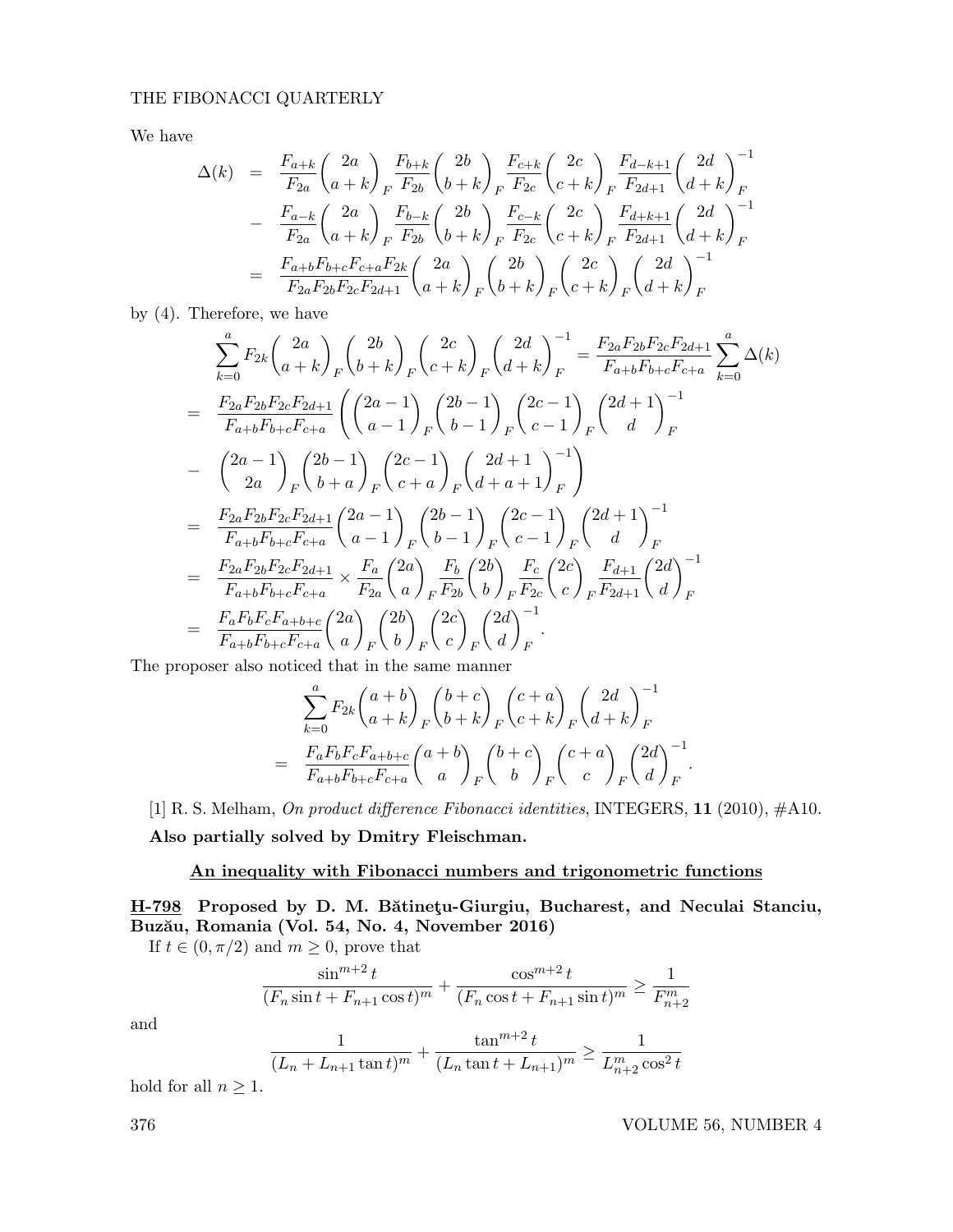# Solution by Soumitra Mondal

We have

$$
\frac{\sin^{m+2}t}{(F_n \sin t + F_{n+1} \cos t)^m} + \frac{\cos^{m+2}t}{(F_n \cos t + F_{n+1} \sin t)^m}
$$
\n
$$
= \frac{(\sin^2 t)^{m+1}}{(F_n \sin^2 t + F_{n+1} \sin t \cos t)^m} + \frac{(\cos^2 t)^{m+1}}{(F_n \cos^2 t + F_{n+1} \sin t \cos t)^m}
$$
\n
$$
\geq \frac{(\sin^2 t + \cos^2 t)^{m+1}}{(F_n + 2F_{n+1} \sin t \cos t)^m} \qquad \text{(by Radon's inequality)}
$$
\n
$$
\geq \frac{1}{(F_n + F_{n+1}(\sin^2 t + \cos^2 t))^m} = \frac{1}{(F_n + F_{n+1})^m} = \frac{1}{F_{n+2}^m}.
$$

Again

$$
\frac{1}{(L_n + L_{n+1} \tan t)^m} + \frac{\tan^{m+2} t}{(L_n \tan t + L_{n+1})^m}
$$
\n
$$
= \frac{1}{(L_n + L_{n+1} \tan t)^m} + \frac{(\tan^2 t)^{m+1}}{(L_n \tan^2 t + L_{n+1} \tan t)^m}
$$
\n
$$
\geq \frac{(1 + \tan^2 t)^{m+1}}{(L_n \sec^2 t + 2L_{n+1} \tan t)^m} \qquad \text{(by Radon's inequality)}
$$
\n
$$
\geq \frac{\sec^{2m+2} t}{(L_n \sec^2 t + L_{n+1}(1 + \tan^2 t))^m} = \frac{1}{(L_n + L_{n+1})^m \cos^2 t} = \frac{1}{L_{n+2}^m \cos^2 t}.
$$

Also solved by Dmitry Fleischman and the proposers.

# An inequality with Fibonacci numbers

# H-799 Proposed by D. M. Bătinețu-Giurgiu, Bucharest, and Neculai Stanciu, Buzău, Romania (Vol. 54, No. 4, November 2016)

Prove that

$$
\frac{F_n}{F_{n+1}(F_{n+1}^2 + 4F_nF_{n+1} + 3F_n^2)} + \frac{F_{n+1}}{F_n(3F_{n+1}^2 + 4F_nF_{n+1} + F_n^2)} \ge \frac{4F_nF_{n+1}}{F_{n+2}^4}
$$

and that the same inequality with all F's replaced by L's holds for all  $n \geq 1$ .

# Solution by Brian Bradie

Note that

$$
F_{n+1}^2 + 4F_nF_{n+1} + 3F_n^2 = (F_{n+1} + F_n)(F_{n+1} + 3F_n) = F_{n+2}(F_{n+1} + 3F_n),
$$

and

$$
3F_{n+1}^2 + 4F_nF_{n+1} + F_n^2 = (3F_{n+1} + F_n)(F_{n+1} + F_n) = F_{n+2}(3F_{n+1} + F_n).
$$

Then, the desired inequality is equivalent to

$$
F_{n+2}^3(F_n^2(3F_{n+1} + F_n) + F_{n+1}^2(3F_n + F_{n+1})) \ge 4F_n^2F_{n+1}^2(3F_n + F_{n+1})(3F_{n+1} + F_n).
$$

This in turn is equivalent to

$$
(F_n - F_{n+1})^2 (F_n^2 + 4F_n F_{n+1} + F_{n+1}^2)^2 \ge 0,
$$

which is clearly true. Moreover, inequality holds if and only if  $n = 1$ .

NOVEMBER 2018 377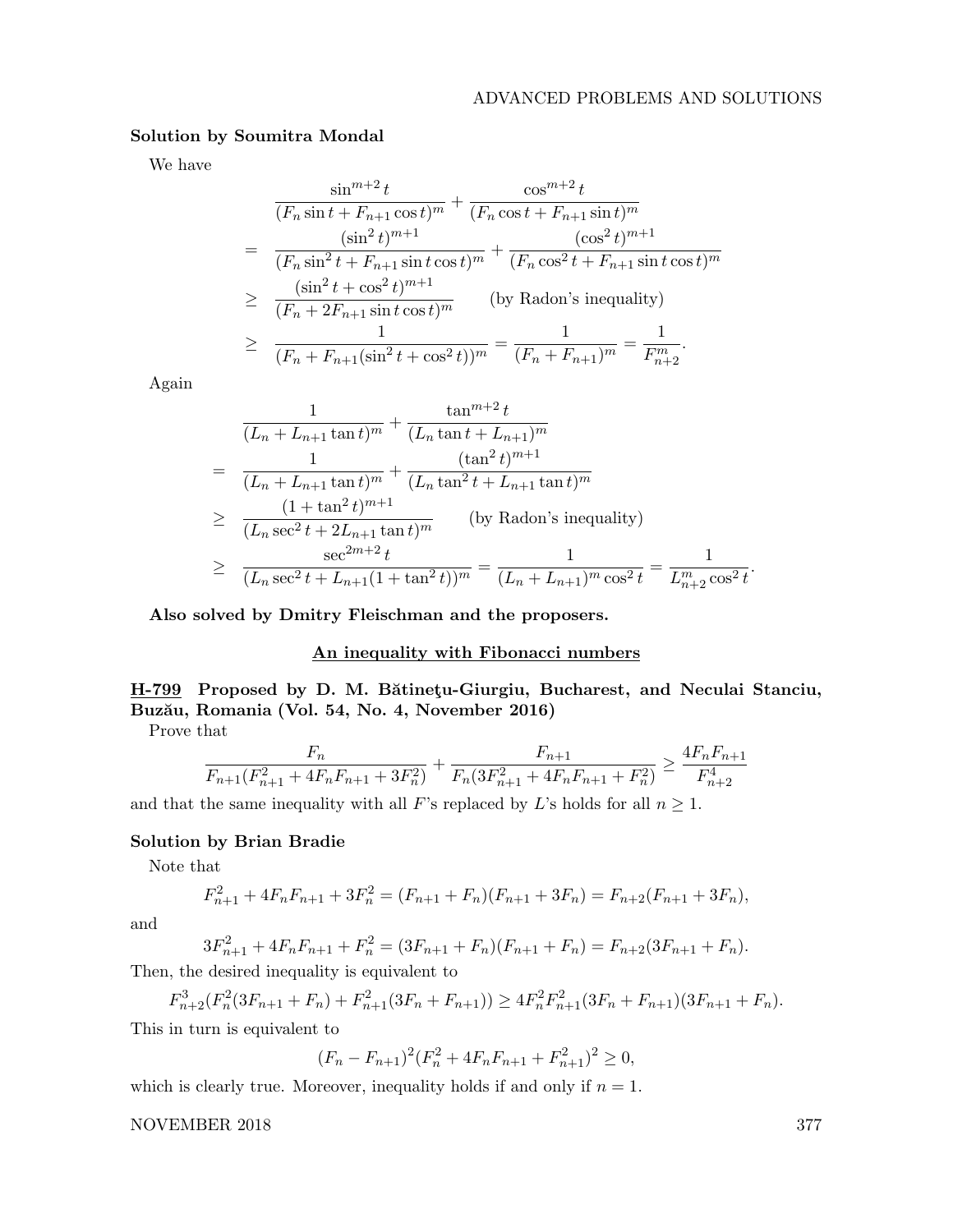#### THE FIBONACCI QUARTERLY

Also solved by Kenneth B. Davenport, Dmitry Fleischman, Wei Kai-Lai and John Risher (jointly), Soumitra Mondal, Angel Plaza, Hideyuki Ohtsuka, and the ´ proposers.

### A sum involving multinomial coefficients

H-800 Proposed by Mehtaab Sawhney, Commack, NY

(Vol. 54, No. 4, November 2016)

Let

$$
S_k = \sum_{\substack{n_1 + 2n_2 + \dots + kn_k = k \\ n_1, n_2, \dots, n_k \in \mathbb{Z}_{\geq 0}}} (-1)^{n_1 + n_2 + \dots + n_k} {n_1 + n_2 + \dots + n_k \choose n_1, n_2, \dots, n_k} \prod_{j=1}^k (j+1)^{n_j}.
$$

Compute  $S_1$ ,  $S_2$  and show that  $S_k = 0$  for all  $k \geq 3$ .

# Solution by Eduardo H. M. Brietzke

We generalize the argument presented in [1], page 38, introducing parameters. *Claim 1*: If  $x_1, x_2, \ldots$  is any infinite set of parameters then

$$
\sum_{\substack{k_1+2k_2+\cdots+nk_n=n\\k_1+k_2+\cdots+k_n=r}} \frac{(k_1+\cdots+k_n)!}{k_1!\cdots k_n!} x_1^{k_1}\cdots x_n^{k_n} = [q^n] \left(\sum_{j\geq 1} x_j q^j\right)^r.
$$
 (5)

 $\lambda$ 

In the above, for a formal series  $\sum_{n\geq 0} a_n q^n$ , the notation  $[q^n] \sum_{n\geq 0} a_n q^n$  stands for the coefficient of  $q^n$  (equal to  $a_n$ ).

Indeed, let  $\psi(q) = e^{tq} = \sum_{n=0}^{\infty} \frac{t^n}{n!}$  $\frac{t^n}{n!}q^n$  and consider the infinite product of formal power series  $P := \prod_{j\geq 1} \psi(x_j q^j)$ . Then,

$$
P = \prod_{j\geq 1} \sum_{k\geq 0} \frac{t^k x_j^k q^{jk}}{k!} = \sum_{n\geq 0} q^n \sum_{k_1+2k_2+\cdots+nk_n=n} \frac{t^{k_1+\cdots+k_n} x_1^{k_1}\cdots x_n^{k_n}}{k_1! \cdots k_n!}
$$
  
= 
$$
\sum_{n\geq 0} q^n \sum_{r\geq 0} t^r \sum_{\substack{k_1+2k_2+\cdots+nk_n=n\\k_1+k_2+\cdots+k_n=r}} \frac{x_1^{k_1}\cdots x_n^{k_n}}{k_1! \cdots k_n!}.
$$
 (6)

Also,

$$
P = e^{t\sum_{j\geq 1} x_j q^j} = \sum_{r\geq 0} \frac{t^r}{r!} \left(\sum_{j\geq 1} x_j q^j\right)^r
$$
 (7)

Comparing the coefficient of  $q^n t^r$  in (6) and (7), we obtain (5).

Applying summation on  $r$  from 1 to infinity to both sides of  $(5)$ , it follows that

$$
\sum_{k_1+2k_2+\dots+nk_n=n} \frac{(k_1+\dots+k_n)!}{k_1!\cdots k_n!} x_1^{k_1}\cdots x_n^{k_n} = [q^n] \left( \left( 1 - \sum_{j\geq 1} x_j q^j \right)^{-1} - 1 \right). \tag{8}
$$

Now, applying (8) with  $x_j = -(j + 1)$ , we get

$$
\sum_{k_1+2k_2+\cdots+nk_n=n}(-1)^{k_1+k_2+\cdots+k_n}\frac{(k_1+\cdots+k_n)!}{k_1!\cdots k_n!}2^{k_1}3^{k_2}\cdots n^{k_n}=[q^n]\left(\frac{1}{1+2q+3q^2+\cdots}-1\right),
$$

378 VOLUME 56, NUMBER 4